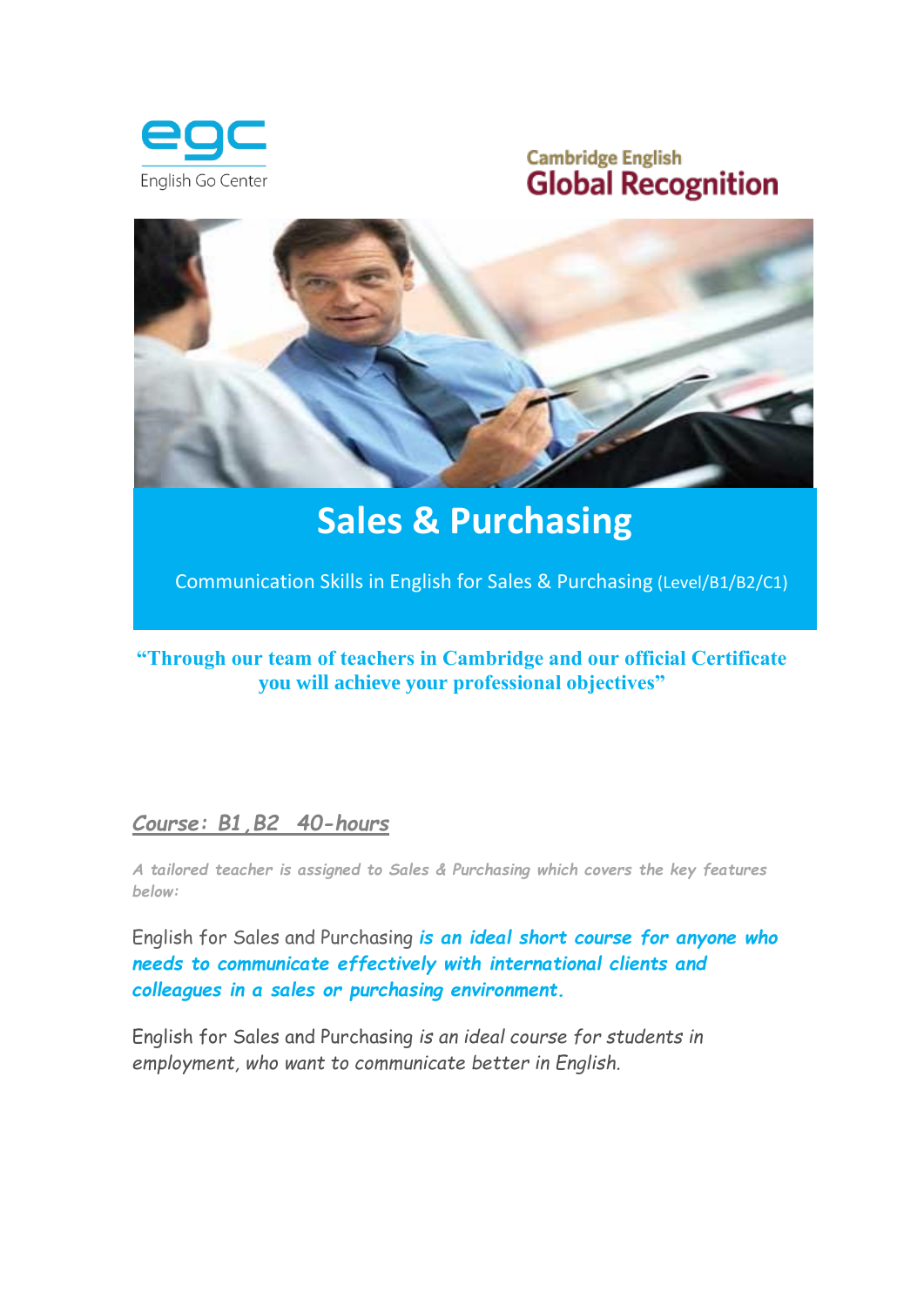#### **Important relevant points:**

English for Sales and Purchasing *is suitable for both buyers and sales people, who require fluent business English to manage international clients, deal with foreign suppliers, attend international exhibitions, and deal with complaints and enquiries.*

English for Sales and Purchasing *presents the essential expressions and conversation techniques that will enable successful communication in these situations.*

*Every unit presents realistic scenarios and specific themes for sales and purchasing, such as approaching a new client, selecting potential suppliers, developing proposals, and typing up orders and deliveries.*

### **Key Feature:**

- Engaging topics, motivating role-plays, and a variety of exercises provide a framework for each specialist subject
- Tip boxes present key language points, useful phrases, and strategies.
- STARTER section at the beginning of each unit has warm-up and awareness-raising activities
- OUTPUT sections at the end of each unit encourage discussion and reflection
- Answers, transcripts, and a glossary of useful phrases at the back of each book
- The interactive Multi ROM includes realistic listening extracts and interactive exercises for extra practice

### **Some topics that is included in the Sales & Purchasing course:**

*Jobs and responsibilities: Job titles and tasks, a sales meeting, a requisition*

*New contacts: At a trade fair, relationship building, follow-up emails*

*Offers: A sales pitch, the AIDA approach to sales, a request for proposal, an offer letter*